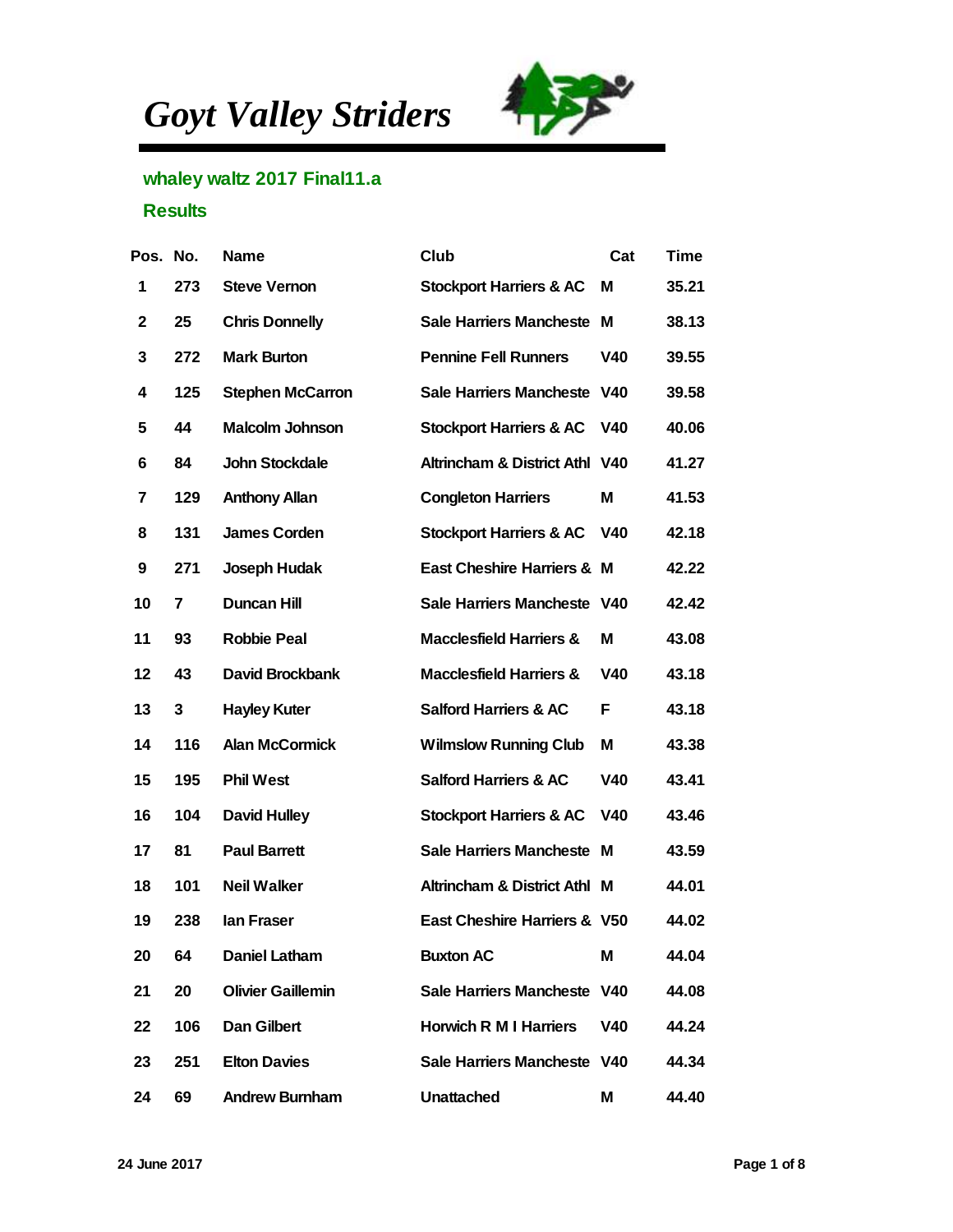| Pos. | No.            | Name                   | Club                           | Cat             | Time  |
|------|----------------|------------------------|--------------------------------|-----------------|-------|
| 25   | 241            | Andrew Campbell        | <b>Pennine Fell Runners</b>    | M               | 44.42 |
| 26   | 89             | Nigel Holmes           | Prestwich AC                   | V40             | 44.58 |
| 27   | 180            | lan Ridgeway           | Unattached                     | M               | 45.02 |
| 28   | 28             | Nathan Mayoh           | Stockport Tri Club             | V40             | 45.03 |
| 29   | 245            | James Cooper           | Unattached                     | V40             | 45.04 |
| 30   | 23             | Phil Bacon             | Prestwich AC                   | M               | 45.09 |
| 31   | 249            | Andy McMurdo           | <b>Pennine Fell Runners</b>    | Μ               | 45.20 |
| 32   | 58             | Phil Burns             | Stockport Harriers & AC        | М               | 45.32 |
| 33   | 242            | Jack Donnelly          | <b>Trafford Athletic Club</b>  | M               | 45.33 |
| 34   | 24             | Aidan Raftery          | Sale Harriers Mancheste        | V <sub>50</sub> | 46.04 |
| 35   | 32             | <b>Bruce Humphrey</b>  | Altrincham & District Athl V40 |                 | 46.21 |
| 36   | 250            | <b>Paul Swindles</b>   | <b>Pennine Fell Runners</b>    | V40             | 46.31 |
| 37   | $\overline{c}$ | Matt Dickinson         | Salford Harriers & AC          | M               | 46.37 |
| 38   | 134            | <b>Neil Pettie</b>     | Macclesfield Harriers &        | V40             | 47.10 |
| 39   | 261            | David Kelly            | Unattached                     | V40             | 47.16 |
| 40   | 199            | Sean Willis            | Saddleworth Runners CI         | V40             | 47.22 |
| 41   | 30             | <b>Tyrrell Basson</b>  | Dark Peak Fell Runners         | V40             | 47.23 |
| 42   | 151            | <b>Neil Gerrity</b>    | <b>Newcastle Staffs AC</b>     | M               | 47.24 |
| 43   | 267            | Philip Oldham          | Unattached                     | M               | 47.26 |
| 44   | 12             | Tom Stoddart           | Unattached                     | M               | 47.28 |
| 45   | 155            | Jason Christie         | Unattached                     | V40             | 47.34 |
| 46   | 87             | Sarah Douglas          | Sale Harriers Mancheste F      |                 | 47.42 |
| 47   | 6              | lan Brough             | Vale Royal AC                  | V40             | 48.16 |
| 48   | 146            | John Noblett           | Altrincham & District Athl V50 |                 | 48.18 |
| 49   | 182            | <b>Richard Bouglas</b> | <b>Buxton AC</b>               | M               | 48.20 |
| 50   | 96             | Ashley Lindsey         | Sale Harriers Mancheste V40    |                 | 48.21 |
| 51   | 169            | Joel English           | Unattached                     | M               | 48.28 |
| 52   | 94             | Matthew Brown          | Stockport Harriers & AC        | M               | 48.33 |
| 53   | 107            | Faye Jasmin Waterhouse | Stockport Harriers & AC        | F               | 48.34 |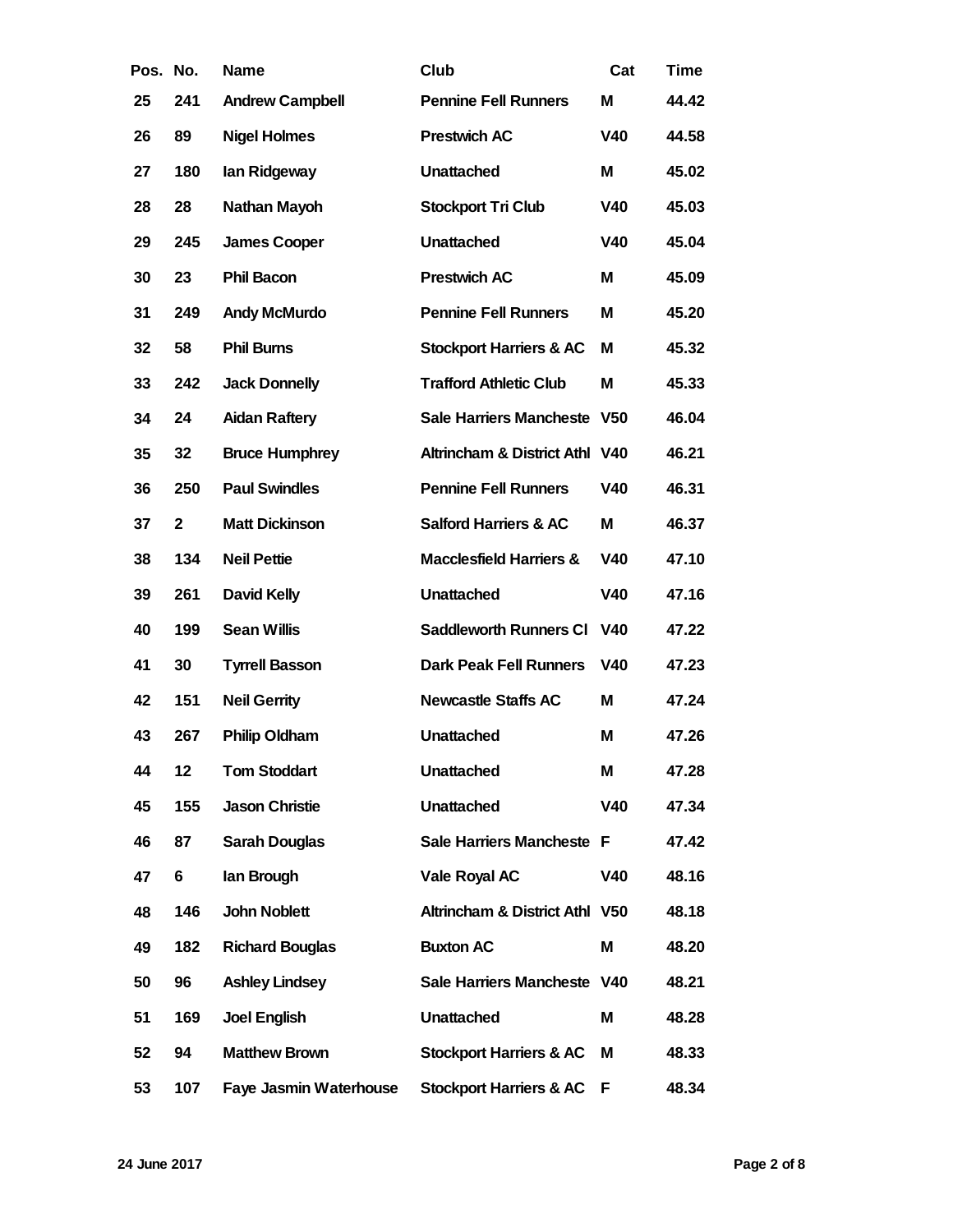| Pos. No. |     | Name                 | Club                         | Cat             | Time  |
|----------|-----|----------------------|------------------------------|-----------------|-------|
| 54       | 110 | Lok Li               | <b>Bramhall Runners</b>      | V40             | 48.40 |
| 55       | 156 | <b>Glyn Roberts</b>  | Unattached                   | V <sub>50</sub> | 48.58 |
| 56       | 65  | Rachael Blight       | Stockport Harriers & AC      | <b>FV40</b>     | 49.25 |
| 57       | 200 | Saul Gallagher       | East Cheshire Harriers & V50 |                 | 49.29 |
| 58       | 91  | <b>Matt Hawtin</b>   | <b>Goyt Valley Striders</b>  | V40             | 49.38 |
| 59       | 162 | Alistair Fitzgerald  | Unattached                   | V40             | 49.44 |
| 60       | 143 | <b>Neil Pearsons</b> | <b>Buxton AC</b>             | V <sub>50</sub> | 49.49 |
| 61       | 159 | Alistair Richards    | Unattached                   | M               | 49.51 |
| 62       | 11  | Matt Moran           | <b>Bramhall Runners</b>      | M               | 50.12 |
| 63       | 4   | David Haines         | Vale Royal AC                | V40             | 50.16 |
| 64       | 22  | <b>Simon Reeves</b>  | Macclesfield Harriers &      | V40             | 50.20 |
| 65       | 35  | Matthew Spragg       | Sale Harriers Mancheste      | V40             | 50.22 |
| 66       | 264 | David Vann           | Unattached                   | V <sub>50</sub> | 50.30 |
| 67       | 63  | David McCartney      | Unattached                   | M               | 50.33 |
| 68       | 154 | <b>Rich Malcolm</b>  | Unattached                   | V40             | 51.15 |
| 69       | 193 | Emma Gerrard         | Pennine Fell Runners         | F               | 51.16 |
| 70       | 198 | Simon Jump           | Saddleworth Runners CI       | V40             | 51.17 |
| 71       | 45  | Fiona Johnson        | Stockport Harriers & AC      | F               | 51.21 |
| 72       | 141 | <b>Tim Evans</b>     | <b>Congleton Harriers</b>    | V <sub>50</sub> | 51.21 |
| 73       | 153 | David Madden         | Unattached                   | V40             | 51.57 |
| 74       | 186 | <b>Richard Hall</b>  | <b>Bramhall Runners</b>      | V <sub>50</sub> | 52.07 |
| 75       | 86  | Jemma Cliff          | <b>Pennine Fell Runners</b>  | F               | 52.10 |
| 76       | 72  | John Mackintosh      | Unattached                   | V <sub>50</sub> | 52.12 |
| 77       | 79  | Sophie Kirk          | Macclesfield Harriers &      | F               | 52.22 |
| 78       | 142 | Paul Taylor          | Saddleworth Runners CI       | V <sub>50</sub> | 52.28 |
| 79       | 189 | Stephen Picken       | Unattached                   | V40             | 52.33 |
| 80       | 262 | Clare McCarron       | Sale Harriers Mancheste FV40 |                 | 52.37 |
| 81       | 40  | Daniel Anderson      | <b>Belle Vue Racers</b>      | M               | 52.45 |
| 82       | 269 | <b>Tom Grimes</b>    | Macclesfield Harriers &      | M               | 52.50 |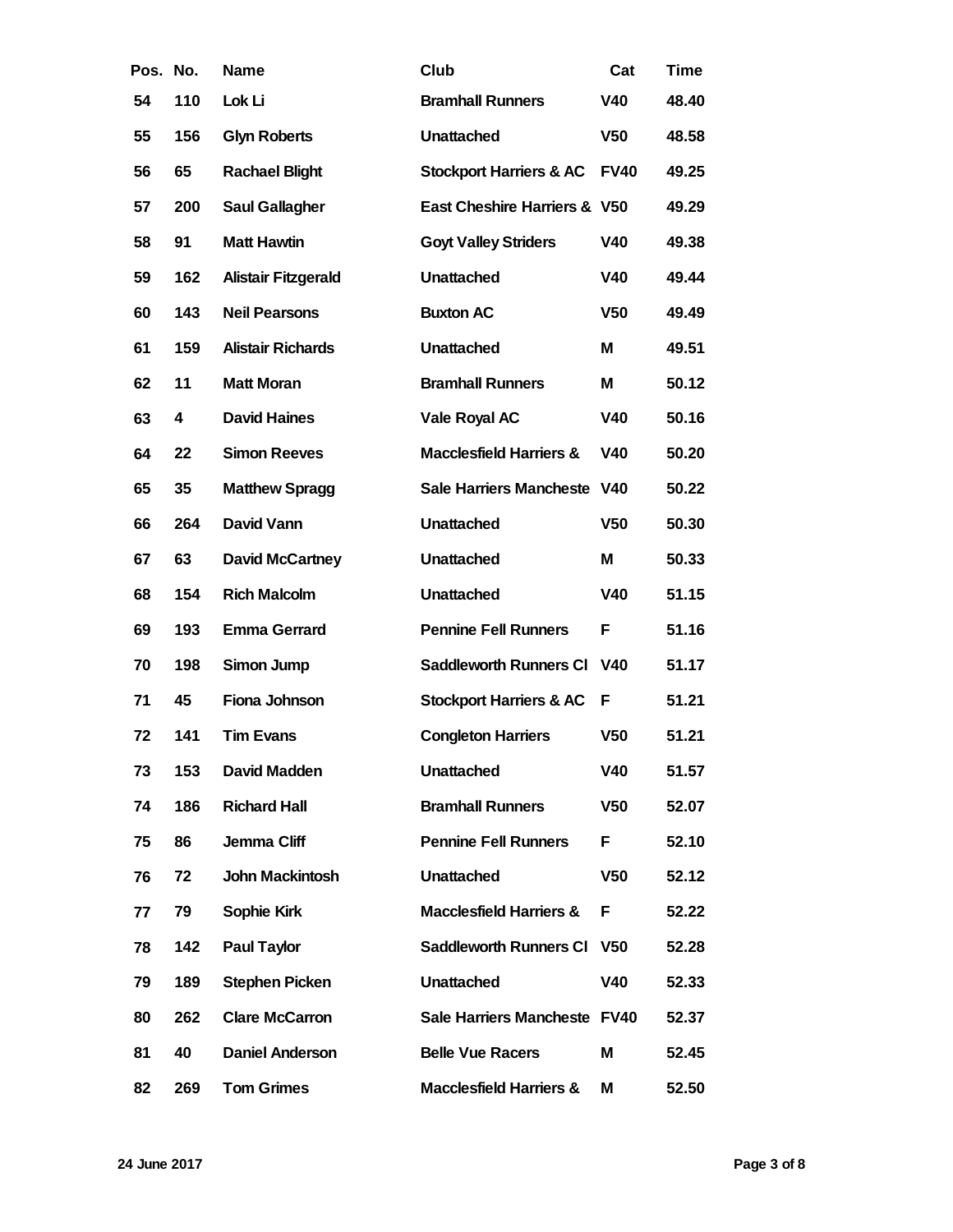| Pos. No. |     | Name                   | Club                           | Cat             | Time  |
|----------|-----|------------------------|--------------------------------|-----------------|-------|
| 83       | 16  | Nola Calladine         | Unattached                     | <b>FV40</b>     | 53.03 |
| 84       | 263 | <b>Chris Rainey</b>    | Unattached                     | V40             | 53.10 |
| 85       | 248 | Craig Partridge        | Altrincham & District Athl V40 |                 | 53.12 |
| 86       | 5   | <b>Chris Beard</b>     | Vale Royal AC                  | V40             | 53.20 |
| 87       | 73  | Jonathan Hull          | <b>Goyt Valley Striders</b>    | V40             | 53.32 |
| 88       | 61  | Lee Jones              | <b>Bramhall Runners</b>        | V40             | 53.37 |
| 89       | 55  | Connor Lomax           | <b>Goyt Valley Striders</b>    | V40             | 53.49 |
| 90       | 256 | John Gilbert           | Unattached                     | V <sub>50</sub> | 53.50 |
| 91       | 90  | Mark Thorogood         | <b>Goyt Valley Striders</b>    | V40             | 53.56 |
| 92       | 95  | <b>Richard Gratton</b> | Unattached                     | V <sub>50</sub> | 54.21 |
| 93       | 70  | Michael Burnham        | Unattached                     | M               | 54.32 |
| 94       | 243 | <b>Toby Jones</b>      | Prestwich AC                   | V40             | 54.40 |
| 95       | 148 | Jessica Cope           | <b>TriGuru</b>                 | F               | 54.44 |
| 96       | 181 | Adam Brown             | Unattached                     | V40             | 54.52 |
| 97       | 92  | <b>Oliver Barber</b>   | Unattached                     | M               | 54.59 |
| 98       | 54  | David Simmons          | Prestwich AC                   | V40             | 55.01 |
| 99       | 127 | Duane Gaunt            | Sale Harriers Mancheste        | м               | 55.18 |
| 100      | 85  | Mark Cliff             | <b>Pennine Fell Runners</b>    | V40             | 55.20 |
| 101      | 177 | Simon Wiles            | <b>Steel City Striders RC</b>  | V <sub>50</sub> | 55.27 |
| 102      | 121 | <b>Matthew Gush</b>    | East Cheshire Harriers & M     |                 | 55.42 |
| 103      | 163 | Angela Oldham          | East Cheshire Harriers & FV60  |                 | 55.01 |
| 104      | 17  | Janneck Van Beijnum    | Sale Harriers Mancheste F      |                 | 56.09 |
| 105      | 74  | Julie Ellison          | <b>Goyt Valley Striders</b>    | <b>FV40</b>     | 56.18 |
| 106      | 171 | Roy Whittle            | <b>Goyt Valley Striders</b>    | V40             | 56.71 |
| 107      | 268 | Mark Glaister          | Skelmersdale Boundary          | V <sub>50</sub> | 56.45 |
| 108      | 184 | Dez Mitchell           | <b>Glossopdale Harriers</b>    | V40             | 56.49 |
| 109      | 139 | <b>Matthew Slinn</b>   | Unattached                     | M               | 56.55 |
| 110      | 175 | Jackie Cordingley      | Sale Harriers Mancheste FV50   |                 | 56.59 |
| 111      | 196 | Joanne Street          | Sale Harriers Mancheste F      |                 | 57.01 |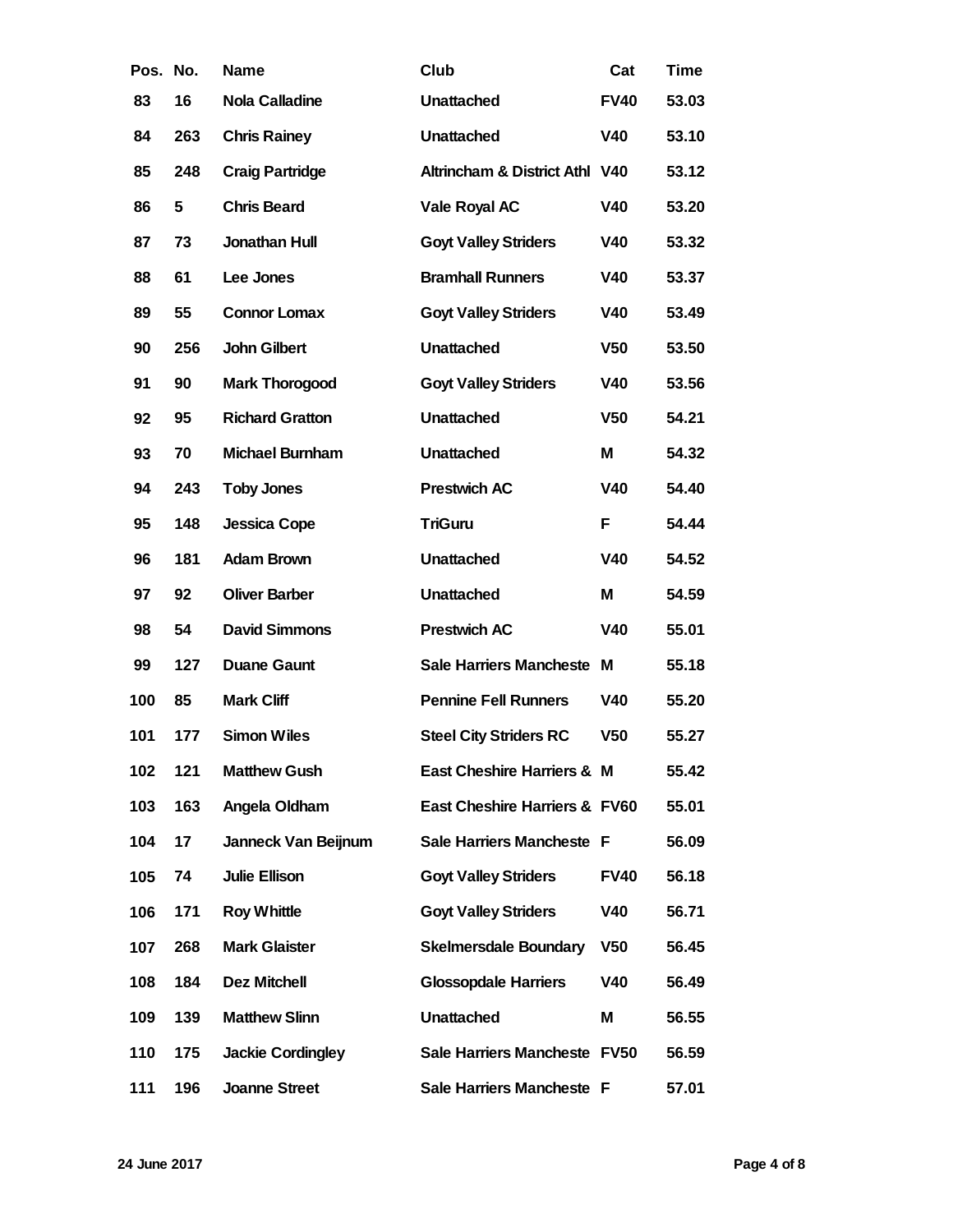| Pos. No. |     | Name                    | Club                         | Cat             | Time  |
|----------|-----|-------------------------|------------------------------|-----------------|-------|
| 112      | 103 | Lesley Sinclair         | Stockport Harriers & AC      | <b>FV50</b>     | 57.13 |
| 113      | 270 | Alannah Birtwistle      | Macclesfield Harriers &      | F               | 57.17 |
| 114      | 124 | Paul Rooney             | Pog Athletic                 | V <sub>50</sub> | 57.31 |
| 115      | 78  | Victoria Healey         | Unattached                   | <b>FV40</b>     | 57.37 |
| 116      | 97  | Mark Addis              | <b>Goyt Valley Striders</b>  | V40             | 57.55 |
| 117      | 46  | Helen Reagan            | Sale Harriers Mancheste FV40 |                 | 57.56 |
| 118      | 133 | Martin Brady            | Clayton-le-Moors Harrier     | V <sub>50</sub> | 57.59 |
| 119      | 33  | <b>Miles Coker</b>      | <b>Bramhall Runners</b>      | V <sub>50</sub> | 58.01 |
| 120      | 111 | Steve Fairclough        | <b>Bramhall Runners</b>      | V <sub>50</sub> | 58.06 |
| 121      | 126 | David Mellor            | Stockport Harriers & AC      | V60             | 58.32 |
| 122      | 82  | John Moore              | Unattached                   | V <sub>50</sub> | 58.36 |
| 123      | 172 | Michael Holland         | Unattached                   | M               | 58.41 |
| 124      | 130 | <b>Jill Tavini</b>      | Stockport Harriers & AC      | <b>FV40</b>     | 58.59 |
| 125      | 47  | <b>Wendy Terry</b>      | Sale Harriers Mancheste FV40 |                 | 59.01 |
| 126      | 174 | <b>Frank Cordingley</b> | Sale Harriers Mancheste V50  |                 | 59.02 |
| 127      | 39  | <b>Andrew Tomlinson</b> | <b>Bramhall Runners</b>      | V40             | 59.06 |
| 128      | 38  | Adina Stan              | <b>Bramhall Runners</b>      | F               | 59.07 |
| 129      | 140 | Gayle Evans             | <b>Congleton Harriers</b>    | <b>FV40</b>     | 59.10 |
| 130      | 21  | <b>Paul Barrett</b>     | Unattached                   | V40             | 59.13 |
| 131      | 66  | Nicholas Heaton         | <b>Bramhall Runners</b>      | V40             | 59.16 |
| 132      | 266 | Sara Bayley             | Unattached                   | <b>FV40</b>     | 59.19 |
| 133      | 265 | Andy Thorpe             | Club AZ                      | V <sub>50</sub> | 59.22 |
| 134      | 18  | Andrew Bagshaw          | <b>Bramhall Runners</b>      | V40             | 59.24 |
| 135      | 88  | Adam Jones              | Unattached                   | M               | 59.32 |
| 136      | 114 | <b>Andy Cordes</b>      | <b>Bramhall Runners</b>      | V40             | 59.53 |
| 137      | 132 | Debbie Hill             | <b>Congleton Harriers</b>    | <b>FV50</b>     | 60.04 |
| 138      | 164 | Martin Jennings         | Unattached                   | M               | 60.22 |
| 139      | 161 | David Craven            | Unattached                   | V40             | 60.30 |
| 140      | 179 | Rob Wallis              | <b>Buxton AC</b>             | V50             | 60.33 |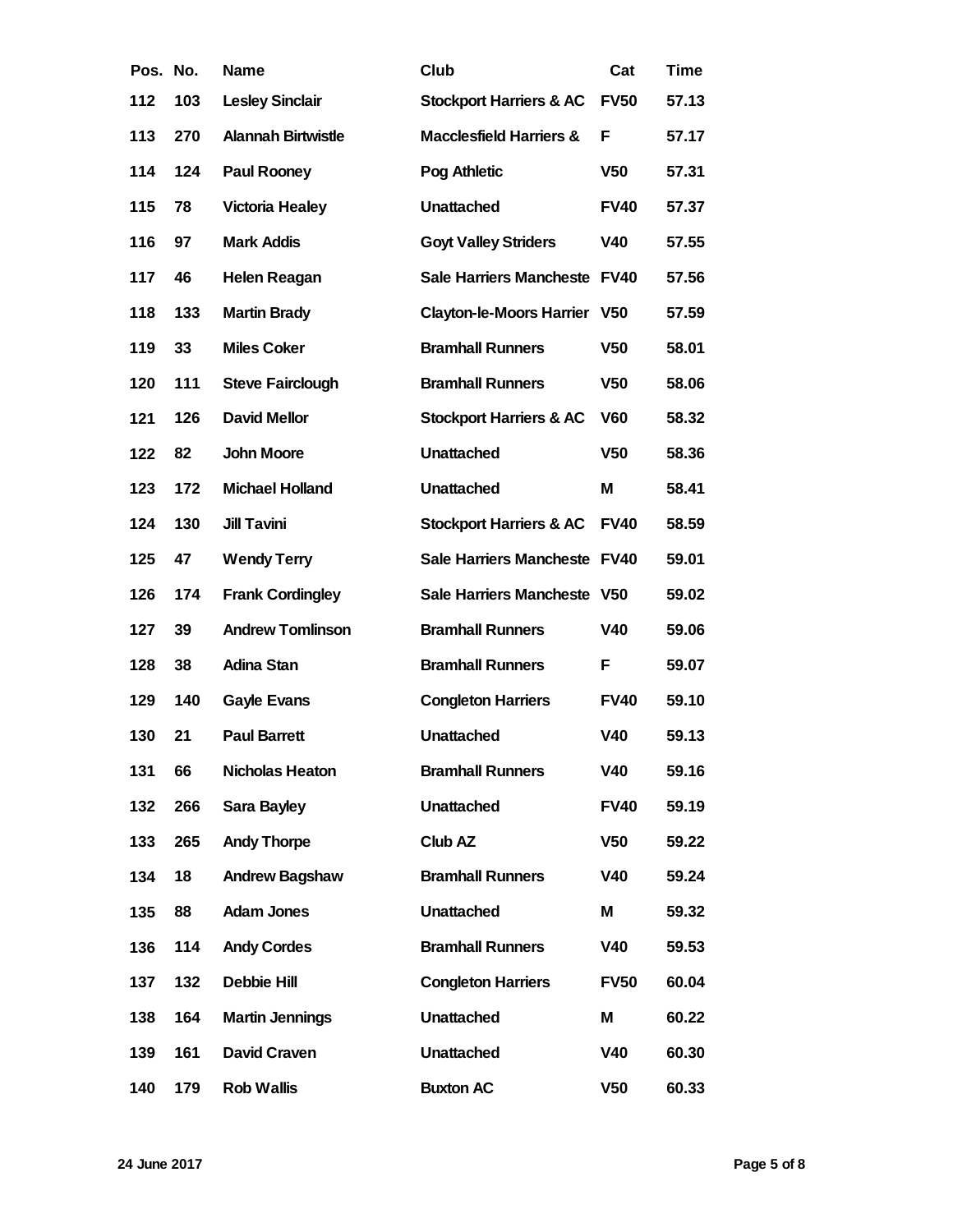| Pos. No. |     | Name                   | Club                         | Cat             | Time  |
|----------|-----|------------------------|------------------------------|-----------------|-------|
| 141      | 136 | <b>Andy Dines</b>      | Unattached                   | V40             | 60.43 |
| 142      | 247 | lan Ankers             | <b>Staffs Moorlands AC</b>   | V60             | 60.45 |
| 143      | 157 | Vicki Neal             | Unattached                   | <b>FV40</b>     | 61.01 |
| 144      | 60  | Gillian Doolan         | Prestwich AC                 | <b>FV40</b>     | 61.03 |
| 145      | 68  | Charlie Podolanski     | Stockport Tri Club           | M               | 61.07 |
| 146      | 152 | Jeremy Woodham         | <b>Marple Runners</b>        | V40             | 61.21 |
| 147      | 50  | Sinead Ferguson        | Sale Harriers Mancheste FV40 |                 | 61.39 |
| 148      | 150 | George Whelan          | <b>Buxton AC</b>             | M               | 61.40 |
| 149      | 34  | Sarmid Al-Kamil        | <b>Bramhall Runners</b>      | V <sub>50</sub> | 61.48 |
| 150      | 170 | Nigel Eastmond         | Unattached                   | V40             | 61.55 |
| 151      | 239 | Douglas Craig          | <b>Walton Chasers OC</b>     | V <sub>50</sub> | 61.58 |
| 152      | 48  | Carla Ousey            | Sale Harriers Mancheste FV40 |                 | 62.31 |
| 152      | 165 | Angus Fyfe             | Unattached                   | V <sub>50</sub> | 62.30 |
| 154      | 147 | John Richards          | <b>Bramhall Runners</b>      | M               | 62.52 |
| 155      | 26  | Vikki Murphy           | <b>Bramhall Runners</b>      | <b>FV40</b>     | 62.55 |
| 156      | 274 | Sally Kaill            | Unattached                   | F               | 62.59 |
| 157      | 120 | <b>Kate Gush</b>       | Unattached                   | F               | 63.05 |
| 158      | 105 | Jennifer Hulley        | Stockport Harriers & AC      | <b>FV40</b>     | 63.13 |
| 159      | 252 | James Dickinson        | Scarab Tri                   | V <sub>50</sub> | 63.19 |
| 160      | 31  | Suzanne Roebuck        | <b>Congleton Harriers</b>    | <b>FV40</b>     | 63.23 |
| 161      | 108 | <b>Robert Soames</b>   | <b>Congleton Harriers</b>    | V40             | 63.33 |
| 162      | 113 | <b>Estelle McGuire</b> | Stockport Harriers & AC      | <b>FV50</b>     | 63.51 |
| 163      | 191 | Jon Willis             | Unattached                   | V40             | 63.52 |
| 164      | 192 | <b>Judd Skelton</b>    | <b>Chorlton Runners</b>      | V40             | 64.01 |
| 165      | 138 | Phil Craddock          | <b>Staffs Moorlands AC</b>   | V60             | 64.10 |
| 166      | 36  | Helen Rennie           | <b>Bramhall Runners</b>      | F               | 64.29 |
| 167      | 168 | Janet Taylor           | <b>Buxton AC</b>             | <b>FV50</b>     | 64.35 |
| 168      | 166 | Nick Warboys           | Unattached                   | V <sub>50</sub> | 64.54 |
| 169      | 51  | <b>Tracey Taylor</b>   | Sale Harriers Mancheste F    |                 | 64.55 |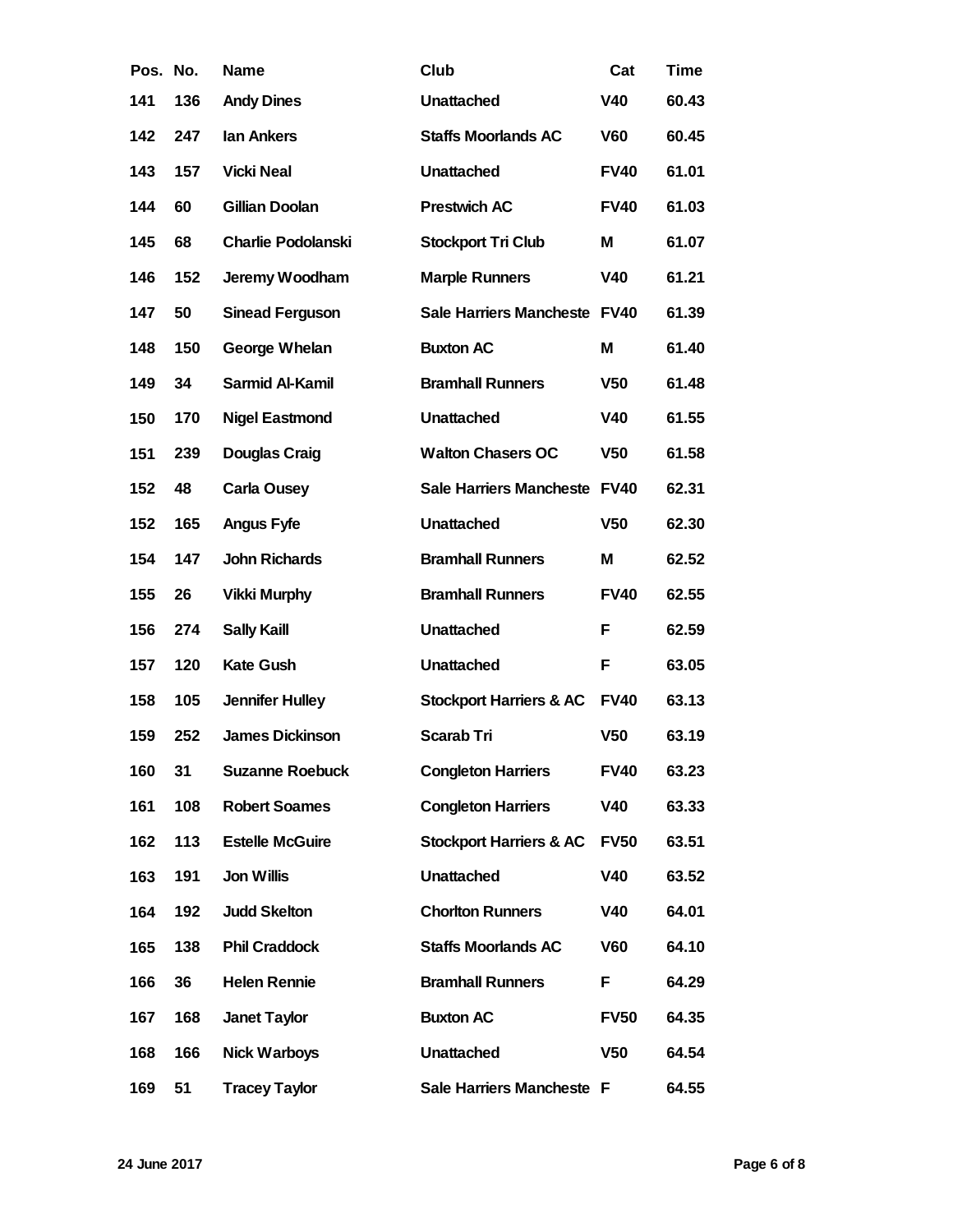| Pos. No. |     | Name                   | Club                         | Cat             | Time  |
|----------|-----|------------------------|------------------------------|-----------------|-------|
| 170      | 67  | Paul Cowell            | <b>Bramhall Runners</b>      | V40             | 65.25 |
| 171      | 149 | <b>Geoff Ritchie</b>   | Unattached                   | V <sub>50</sub> | 65.27 |
| 172      | 194 | Mark Fitzgerald        | <b>Buxton AC</b>             | V40             | 65.28 |
| 173      | 144 | <b>Marton Rous</b>     | <b>Congleton Harriers</b>    | V <sub>50</sub> | 65.41 |
| 174      | 27  | <b>Andrew Rowe</b>     | Unattached                   | V <sub>50</sub> | 65.55 |
| 175      | 167 | <b>Karl Shields</b>    | Unattached                   | V40             | 66.03 |
| 176      | 123 | <b>Gary Burton</b>     | Unknown Runner               | V40             | 66.07 |
| 177      | 190 | Mark Sampton           | Unattached                   | V40             | 66.08 |
| 178      | 100 | Linette Ruston         | <b>Goyt Valley Striders</b>  | <b>FV40</b>     | 66.09 |
| 179      | 80  | <b>Adrian Kirk</b>     | Unattached                   | M               | 66.10 |
| 180      | 173 | <b>Stephen Roberts</b> | East Cheshire Harriers & V40 |                 | 66.21 |
| 181      | 197 | James Fairclough       | <b>Bramhall Runners</b>      | M               | 67.05 |
| 182      | 246 | <b>Sally Ankers</b>    | <b>Staffs Moorlands AC</b>   | <b>FV40</b>     | 67.25 |
| 183      | 183 | Alex Roberts           | Unattached                   | M               | 68.15 |
| 184      | 29  | David Taylor           | <b>Congleton Harriers</b>    | V60             | 68.16 |
| 185      | 75  | <b>Justin Holmes</b>   | <b>Buxton AC</b>             | V40             | 68.17 |
| 186      | 117 | <b>Kirsty Pierce</b>   | <b>Goyt Valley Striders</b>  | <b>FV50</b>     | 68.21 |
| 187      | 98  | Jane O'Hara            | Stockport Harriers & AC      | <b>FV40</b>     | 69.50 |
| 188      | 56  | Jane Adlard            | <b>Goyt Valley Striders</b>  | <b>FV40</b>     | 70.09 |
| 189      | 244 | Robert Anderson        | Unattached                   | V <sub>50</sub> | 71.30 |
| 190      | 13  | Hannah Burbidge        | Unattached                   | F               | 71.32 |
| 191      | 255 | <b>Helen Gilbert</b>   | <b>Goyt Valley Striders</b>  | <b>FV40</b>     | 71.34 |
| 192      | 240 | <b>Tracy Craig</b>     | Unattached                   | <b>FV50</b>     | 71.49 |
| 193      | 14  | Abigail Burbidge       | Unattached                   | F               | 72.49 |
| 194      | 160 | Ruth Hibbert           | Unattached                   | <b>FV40</b>     | 73.01 |
| 195      | 275 | David Birtwistle       | Unattached                   | V <sub>50</sub> | 73.23 |
| 196      | 57  | Martin Dodge           | <b>Goyt Valley Striders</b>  | V40             | 74.01 |
| 197      | 158 | Julia Carter           | <b>Goyt Valley Striders</b>  | <b>FV40</b>     | 75.26 |
| 198      | 260 | Jo Mckendrick          | <b>Goyt Valley Striders</b>  | <b>FV50</b>     | 75.35 |